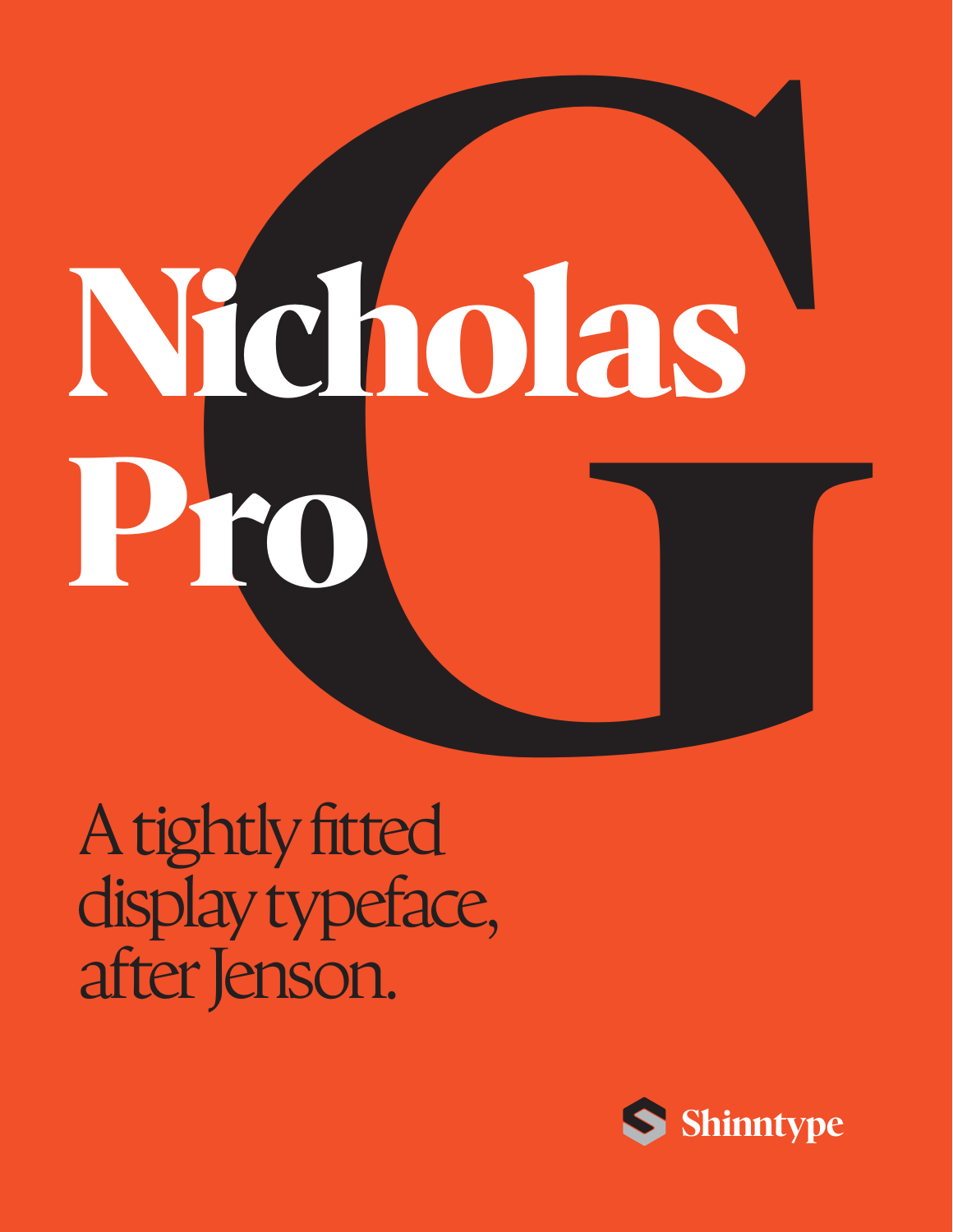# **NICHOLAS PRO**

nicholas pro regular ABCdefghi1234 nicholas pro italic *ABCdefghi1234* nicholas pro semi bold **ABCdefghi1234** nicholas pro bold **ABCdefghi1234** nicholas pro extra bold **ABCdefghi1234**

## The definitive roman type. The definitive roman type. The definitive roman type.

Text assembled from images of Jenson's work.

15 pt. Goodchild, tracked -10.

15 pt. Nicholas, tracked +50.

Only the printed record of Nicolas Jenson's famous type of 1476 exists, at around 14 pt. in size.

Because of this, it is open to many interpretations. Nick Shinn has developed it into the text family GOODCHILD, in which this paragraph is set, and NICHOLAS, for display.

Hamburgefons *Hamburgefons* **Hamburgefons Hamburgefons Hamburgefons**

©2017 Shinn Type Foundry Inc. www.shinntype.com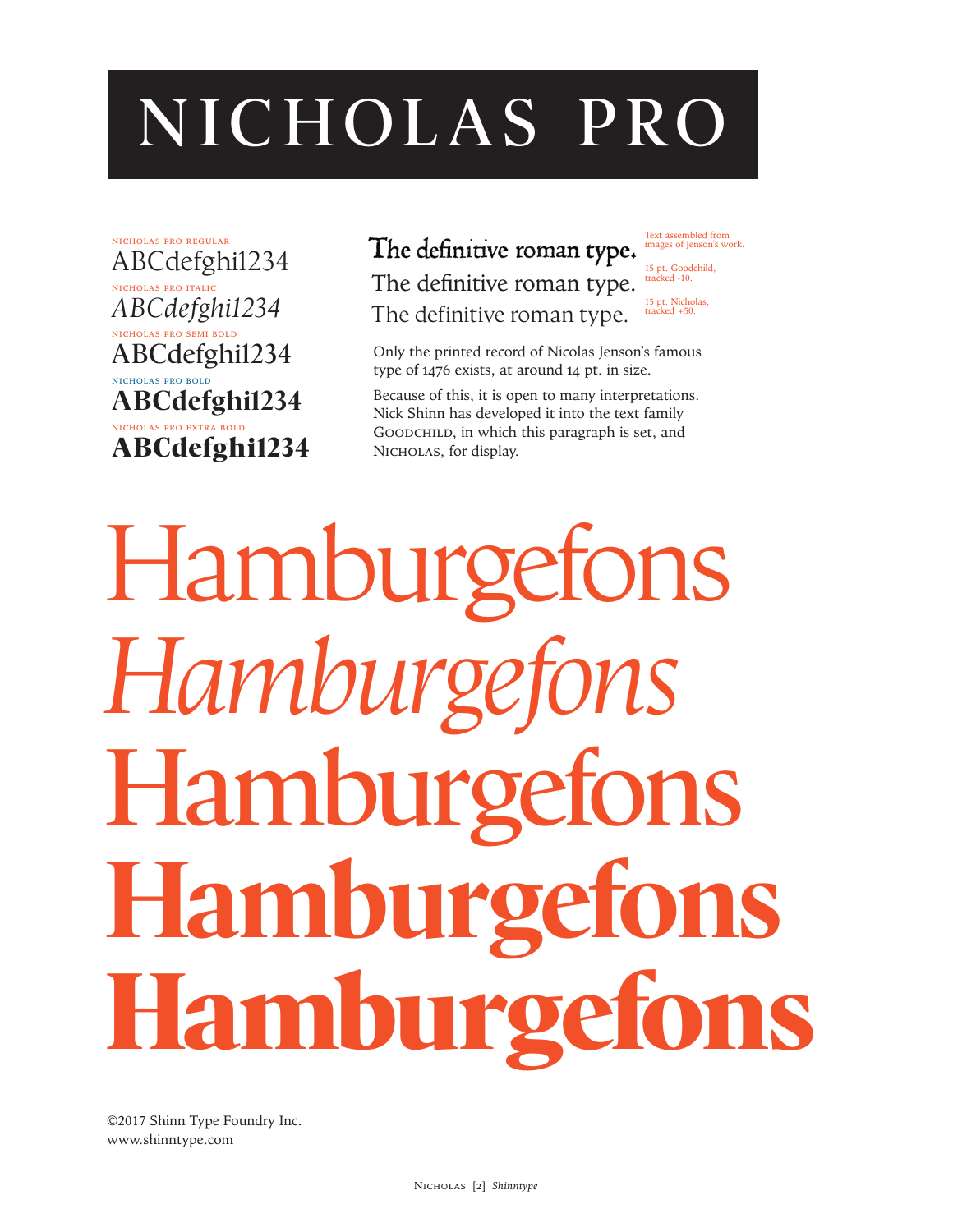# **Roll over Bill Morris, tell Bruce Rogers the news.**

Meticulously drawn and kerned for the classic *tight but not touching* style of display typography, **Nicholas Pro** has alternate characters to improve fit automatically. The overall effect is quite distinct from and superior to 'optical' kerning or mere negative tracking.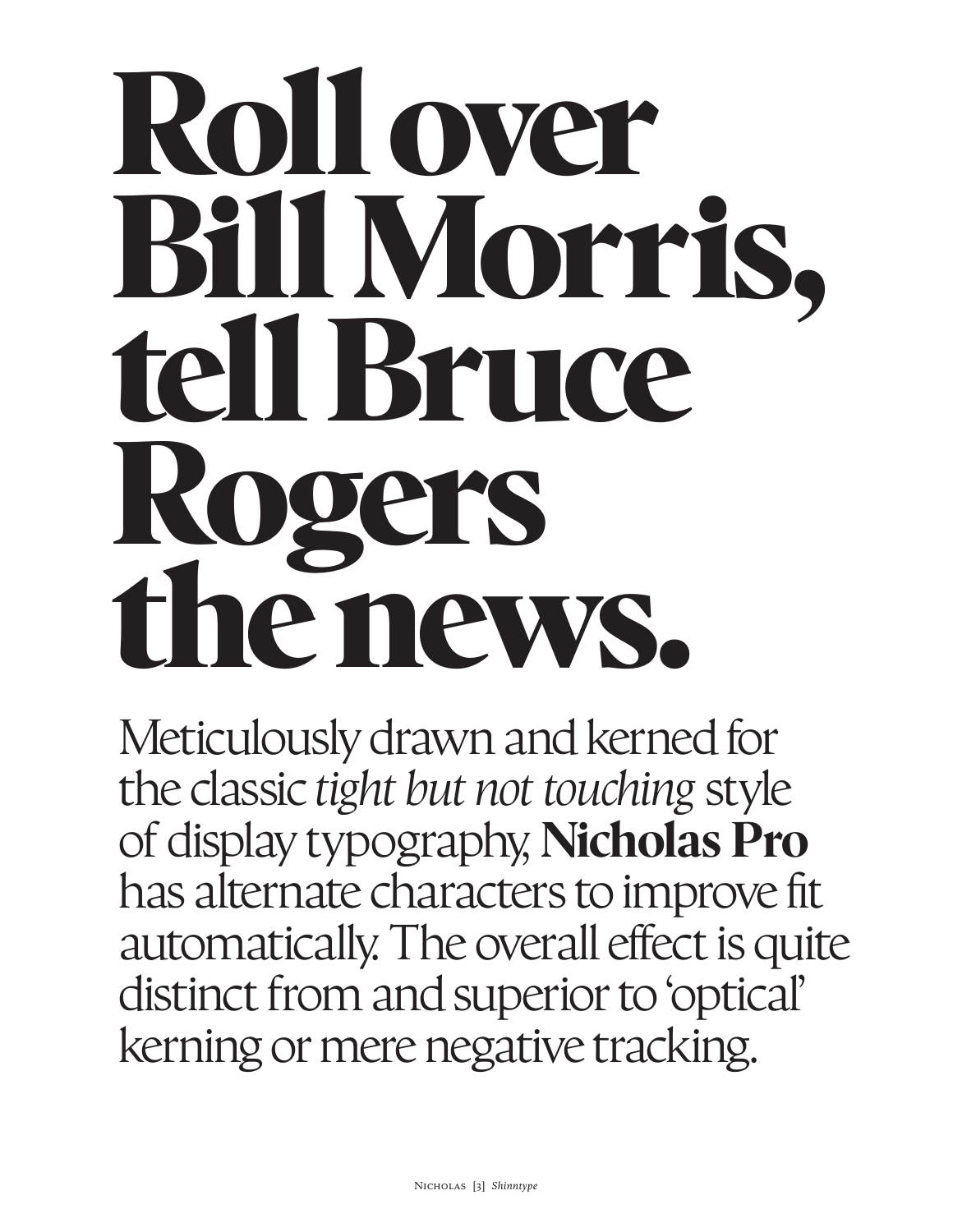# **A Parade of Jensons**

Sparking the historicist era of type design, William Morris was the first to revive Nicolas Jenson's seminal fifteenth century typeface, in 1890, under the name of *Golden Type*. Bruce Rogers called his 1915 version *Centaur.* More recently Robert Slimbach drew *Adobe Jenson* (1996). Shinntype's **Goodchild** (2007) and **Nicholas** differ from these by virtue of their large x-height, and are thus more like revivals from the phototype era of the 1970s, by foundries such as Headliners International and ITC, which published large x-height versions of the classics, e.g. Tony Stan's *ITC Garamond* and *ITC Cheltenham.*

**Nick Shinn's Jenson revivals follow the "big x-height version of a classic" design strategy of the 'seventies, but with a different tenor, informed not so much by manual kerning and modifications, but by extensive kerning data and glyph alternates embedded in the fonts for automatic implementation.**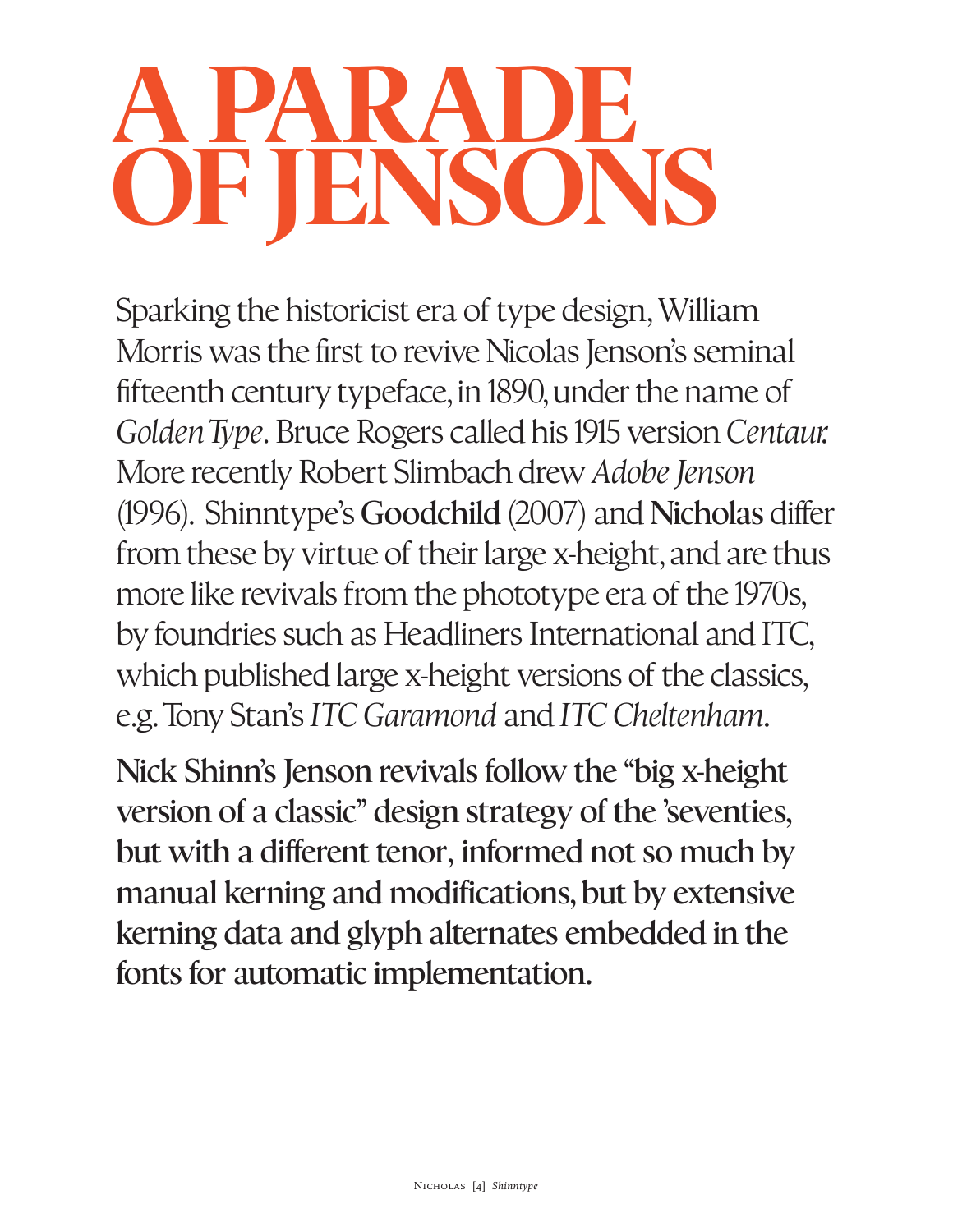# ABCDEFGHIJ KLMNOPQRS TUVWXY&Z 0123456789 abcdefghijk lmnopqrstuv wxyzæß…?!  $``$ «([\$ $\\epsilon$ £\ $\pm$ ])»"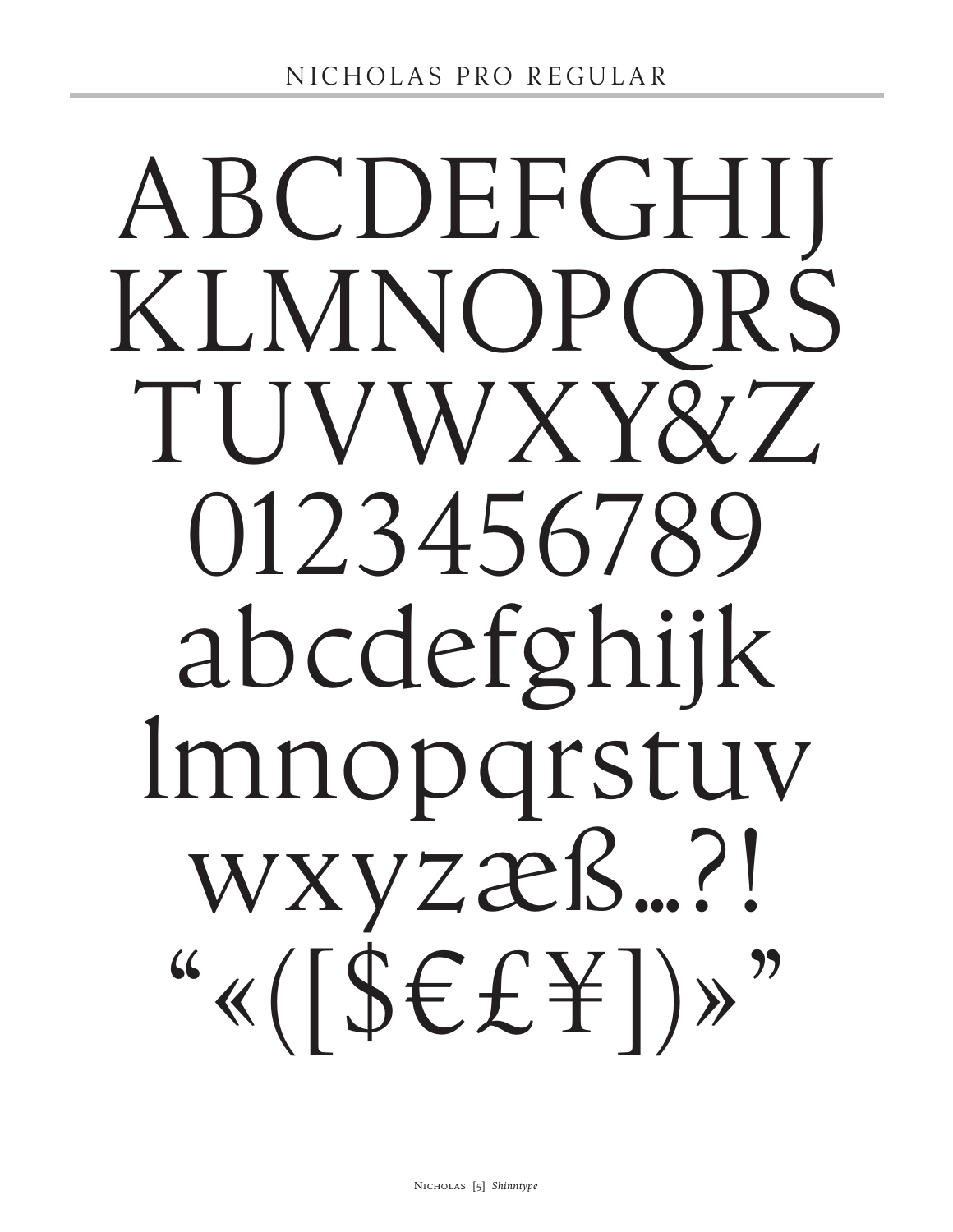# *ABCDEFGHIJ KLMNOPQRS TUVWXY&Z 0123456789 abcdefghijk lmnopqrstuv wxyzæß…?! "«([\$€£¥])»"*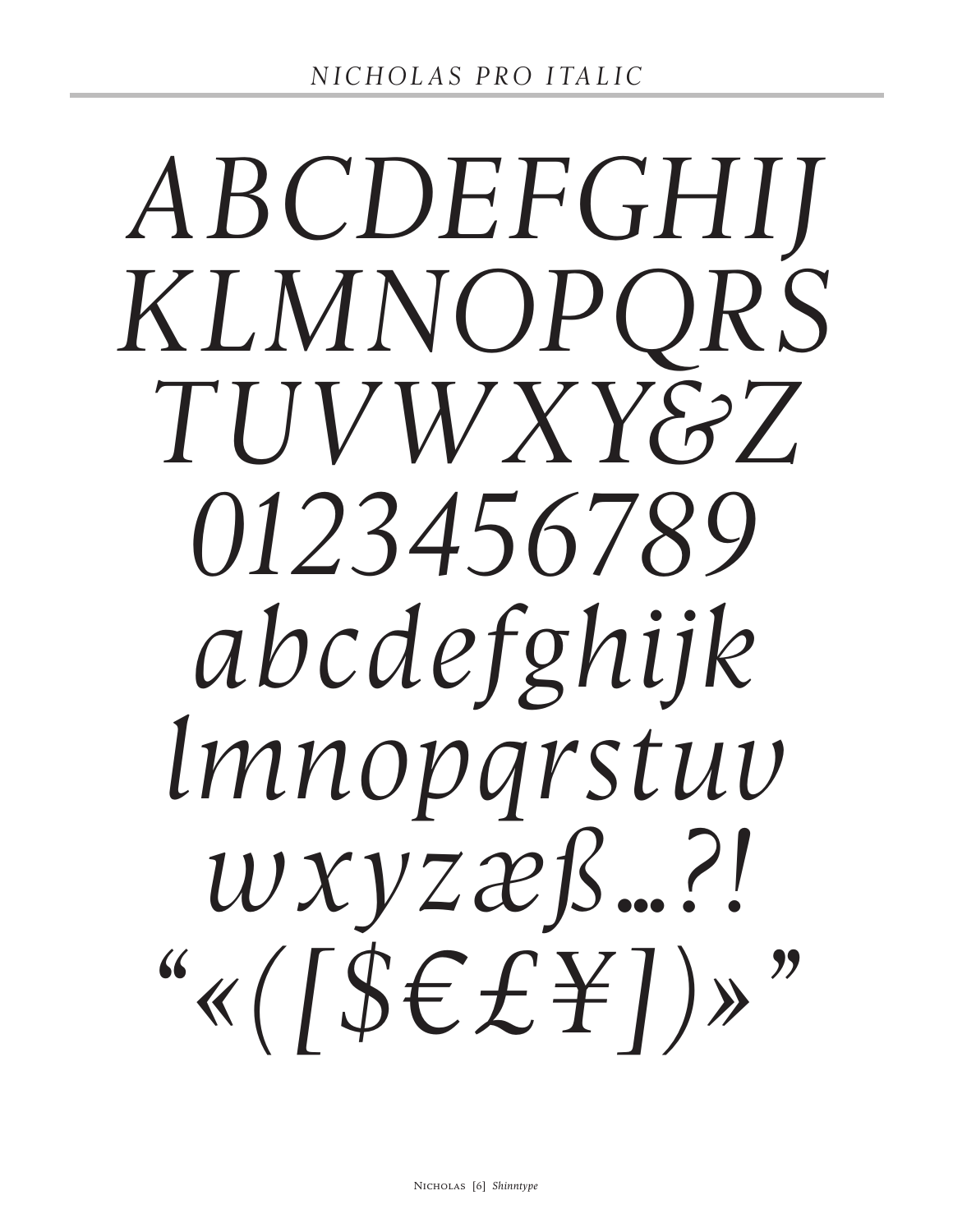# **ABCDEFGHIJ KLMNOPQRS TUVWXY&Z 0123456789 abcdefghijk lmnopqrstuv wxyzæß…?! "«([\$€£¥])»"**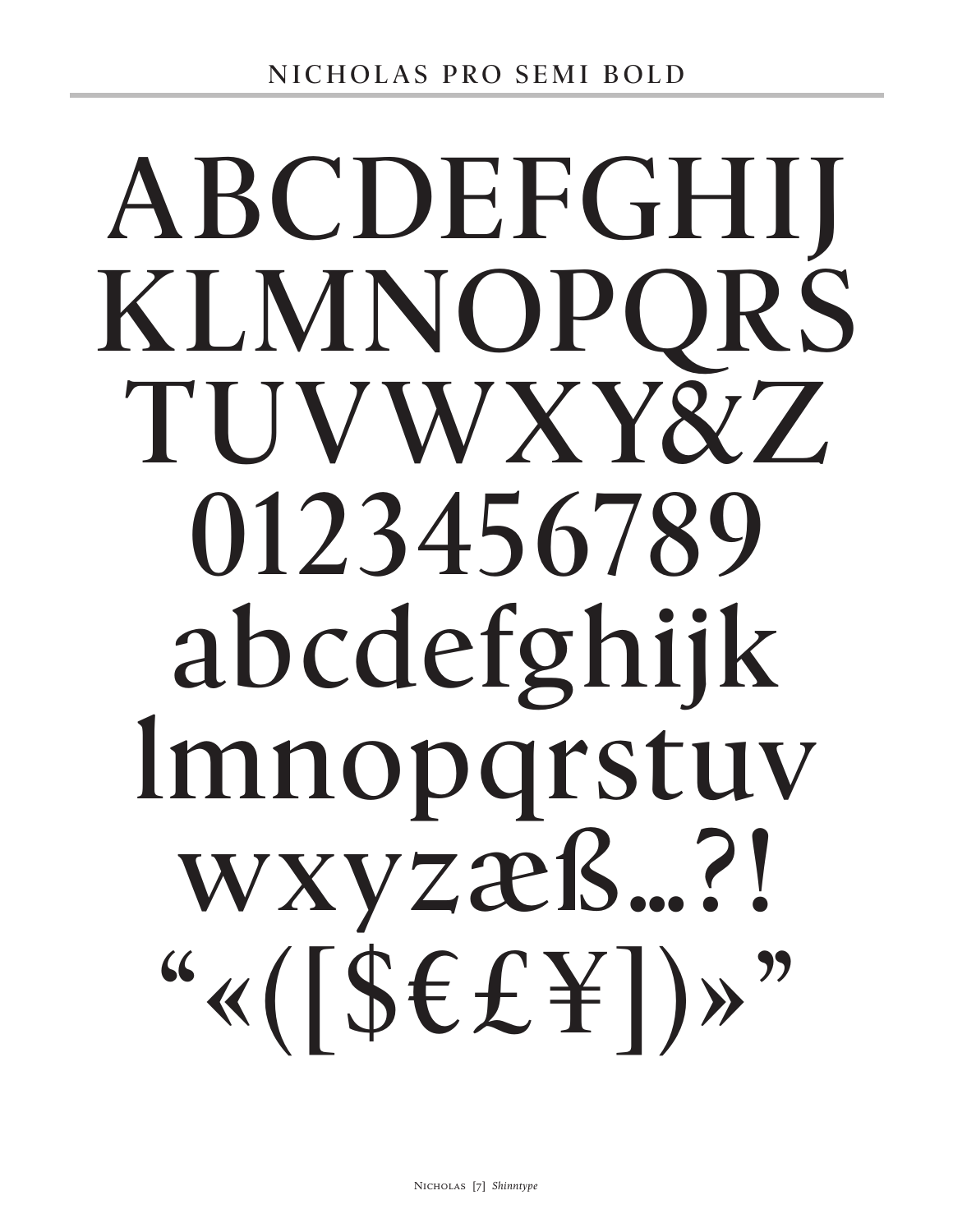# **ABCDEFGHIJ KLMNOPQRS TUVWXY& Z 0123456789 abcdefghijk lmnopqrstuv wxyzæß…?! "«([\$€£¥])»"**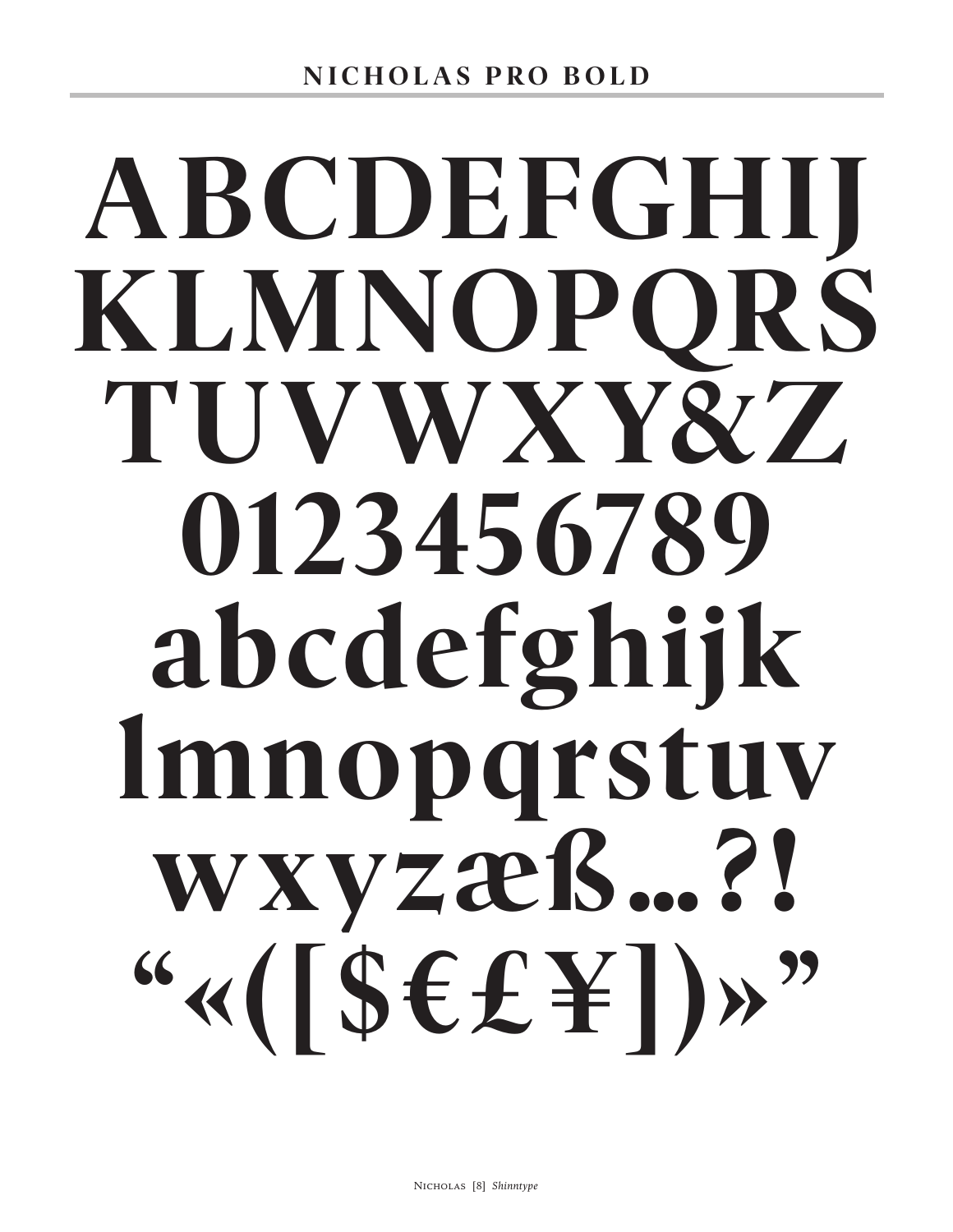# **ABCDEFGHIJ KLM NOPQRS TUVWXY& Z 01 2 34 5 6789 abcdefghij k lmnopqrstuv wxyzæß…? ! "«([\$€£¥])»"**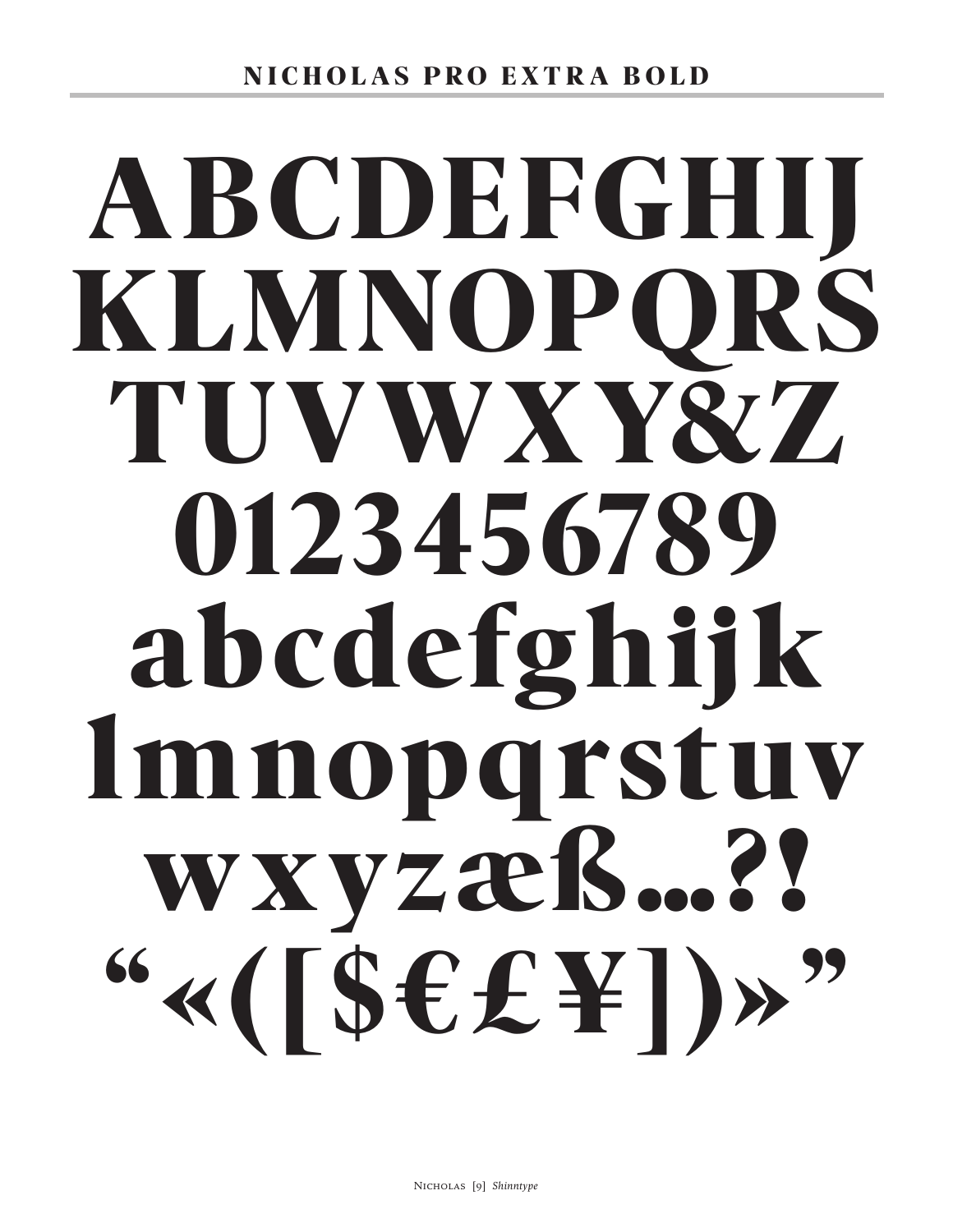| <b>CAPITALS</b>                                                                                                                                                                                        | <b>CAPITALS</b>                                                                                                                                                                  |                                                                                                                                                                                                                                              |
|--------------------------------------------------------------------------------------------------------------------------------------------------------------------------------------------------------|----------------------------------------------------------------------------------------------------------------------------------------------------------------------------------|----------------------------------------------------------------------------------------------------------------------------------------------------------------------------------------------------------------------------------------------|
| AÁÀÂÄÃÅĄĀĂB<br>CÇČĆĊĈDĐĎEÉÈÊ<br><b>ËEĒĚĔĖFGĢĞĠĜ</b><br>HĦĤIIÍÎĨIJĨĬJĴKĶ<br>LŁĻĿĽĹMNÑŅŃŇN<br><i><b>OÓÒÔÖÕØŐŌŎ</b></i><br>PQRŔŘŖSŠŞSŚŜ<br>TŤŢŦUÚÙÛÜŲŪŮ<br>ŰŬŨVWŴŴŴŴX<br>YÝŸŶŶZŽŻŹ<br><b>ÆIJŒÐÞƏß ÄÖÜ</b> | AÁÀÂÄÃÅĄĀĂB<br>CÇČĆĊĈDĐĎEÉÈÊ<br>ËEĒĚĔĖFGĢĞĠĜ<br>HĀĤIIIÌIIĪĬJĴKĶ<br>LŁĻĿĽĹMNÑŅŃŇN<br><i>OÓÒÔÖÕØŐŌŎ</i><br>PQRŔŘŖSŠŞSŚŜ<br>TŤŢŦUÚÙÛÜŲŪŮ<br>ŰŬŨVWŴŴŴŴX<br>YÝŸŶŶZŽŻŹ<br>ÆIJŒÐÞƏß ÄOU | <b>CAPITALS</b><br>AÁÀÂÄÃÅĄĀĂB<br>CÇČĆĊĈDĐĎEÉÈÊ<br>ËEĒĚĔĖFGGĞĠĜ<br>HĦĤIİÍÎĨĬĪĬĬĴKĶ<br>LŁĻĿĽĹMNÑŅŃŇN<br>OÓÒÔÖÕØŐŌŎ<br>PQRŔŘŖSŠŞSŚŜ<br>TŤŢŦUÚÙÛÜŲŪŮ<br>ŰŬŨVWŴŴŴŴX<br>YÝŸŶŶZŽŻŹ<br><b>ÆIJŒÐÞƏß ÄÖÜ</b>                                          |
| <b>LOWER CASE</b>                                                                                                                                                                                      | <b>LOWER CASE</b>                                                                                                                                                                | <b>LOWER CASE</b>                                                                                                                                                                                                                            |
| aáàâäãåąāăbcçčćċĉ                                                                                                                                                                                      | aáàâäãåaāăbcçčćċĉ                                                                                                                                                                | aáàâäãåąāăbcçčćċĉ                                                                                                                                                                                                                            |
| dddeéèêëeēěěefgģğ                                                                                                                                                                                      | dďđeéèêëeēěěěfgģğ                                                                                                                                                                | dďđeéèêëęēěěéfgģğ                                                                                                                                                                                                                            |
| ġĝhħĥiíìîiıįīĩijĵkķlł                                                                                                                                                                                  | ġĝhħĥiíìîïıjīĩĭjĵkķlł                                                                                                                                                            | ġĝhħĥiíìîiıjīĭĭjĵkķlł                                                                                                                                                                                                                        |
| ļŀľĺmnñņńňŋ'noóòôö                                                                                                                                                                                     | ļŀľĺmnñņńňŋ'noóòôö                                                                                                                                                               | <i>l·l'imnnnnnnnnoódôö</i>                                                                                                                                                                                                                   |
| õøőōŏpqrŕřŗsšşşśŝ                                                                                                                                                                                      | õøőōöpqrŕřŗsšşşśŝ                                                                                                                                                                | õøőōŏpqrŕřŗsšşşśŝ                                                                                                                                                                                                                            |
| ftťtŧuúùûüyūůűŭũv                                                                                                                                                                                      | ftťtŧuúùûüųūůűŭŭv                                                                                                                                                                | ftťttuúuûuūūűűŭūv                                                                                                                                                                                                                            |
| WŴŴŴŴXYÝŸŶỳZŽŻŹ                                                                                                                                                                                        | $w\hat{w}\hat{w}\hat{w}\hat{w}xy\hat{y}\hat{y}\hat{y}z\hat{z}\hat{z}\hat{z}$                                                                                                     | wŵŵŵŵxyýÿŷỳzžżź                                                                                                                                                                                                                              |
| æðijœþəß                                                                                                                                                                                               | $x\delta$ ijæ $p\delta\beta$                                                                                                                                                     | æðijœþəß                                                                                                                                                                                                                                     |
| <b>LIGATURES</b>                                                                                                                                                                                       | <b>LIGATURES</b>                                                                                                                                                                 | <b>LIGATURES</b>                                                                                                                                                                                                                             |
| <b>ORDINALS</b>                                                                                                                                                                                        | <b>ORDINALS</b>                                                                                                                                                                  | <b>ORDINALS</b>                                                                                                                                                                                                                              |
| aо                                                                                                                                                                                                     | a o                                                                                                                                                                              | a o                                                                                                                                                                                                                                          |
| fi fl ff                                                                                                                                                                                               | fiflff                                                                                                                                                                           | fi flff                                                                                                                                                                                                                                      |
| PROPORTIONAL LINING FIGURES                                                                                                                                                                            | PROPORTIONAL LINING FIGURES                                                                                                                                                      | PROPORTIONAL LINING FIGURES                                                                                                                                                                                                                  |
| 0123456789                                                                                                                                                                                             | 0123456789                                                                                                                                                                       | 0123456789                                                                                                                                                                                                                                   |
| <b>MATHEMATICAL</b>                                                                                                                                                                                    | <b>MATHEMATICAL</b>                                                                                                                                                              | <b>MATHEMATICAL</b>                                                                                                                                                                                                                          |
| $\sum \prod \Delta \Omega \infty \mu \pi \int \sqrt{\partial} \sim \wedge^{\circ}$                                                                                                                     | $\sum \prod \Delta \Omega \in \mathcal{U} \pi \int \sqrt{\partial \gamma} \gamma$                                                                                                | $\sum \prod \Delta \Omega \approx \mu \pi \int \sqrt{\partial} \sim \Delta$ °                                                                                                                                                                |
| +−×÷=≈≠±<>≤≥¬                                                                                                                                                                                          | +−×÷=≈≠±<>≤≥¬                                                                                                                                                                    | +ー×÷=≈≠±<>≤≥ㄱ                                                                                                                                                                                                                                |
| $ \ \   \ \ \frac{1}{2} \ \ / \ \# \ \ \ 0 \ \ %$ %0                                                                                                                                                   | $\frac{1}{2}$ / # $\sqrt{2\%}$ %                                                                                                                                                 | $\frac{1}{2}$ / $\#\lozenge\%$ %                                                                                                                                                                                                             |
| <b>CURRENCY</b>                                                                                                                                                                                        | <b>CURRENCY</b>                                                                                                                                                                  | <b>CURRENCY</b>                                                                                                                                                                                                                              |
| $$E$ \form{i} $\epsilon$ $\epsilon$ $\epsilon$ $\epsilon$                                                                                                                                              | $$E \neq \epsilon \in \mathcal{E}$                                                                                                                                               | $$E$ \{\operation{bmatrix}\$ \end{bmatrix}\$ \end{bmatrix}\$ \end{bmatrix}\$ \end{bmatrix}\$ \end{bmatrix}\$ \end{bmatrix}\$ \end{bmatrix}\$ \end{bmatrix}\$ \end{bmatrix}\$ \end{bmatrix}\$ \end{bmatrix}\$ \end{bmatrix}\$ \end{bmatrix}\$ |
| <b>DASHES</b>                                                                                                                                                                                          | <b>DASHES</b>                                                                                                                                                                    | <b>DASHES</b>                                                                                                                                                                                                                                |
| <b>QUOTES</b>                                                                                                                                                                                          | <b>QUOTES</b>                                                                                                                                                                    | <b>QUOTES</b>                                                                                                                                                                                                                                |
| $\text{max}_{\mathcal{A}}\left\langle \mathcal{A}\right\rangle \left\langle \mathcal{A}\right\rangle \left\langle \mathcal{A}\right\rangle _{\mathcal{B}},$                                            | $^{\prime\prime\prime\prime\prime\prime\prime\prime\prime}$ $\leftrightarrow$ $\leftrightarrow$ $\rightarrow$ $\rightarrow$ $\rightarrow$                                        | $\frac{m(\omega n)}{\langle \omega \rangle} \langle \omega \rangle$                                                                                                                                                                          |
| <b>POINTS</b>                                                                                                                                                                                          | <b>POINTS</b>                                                                                                                                                                    | <b>POINTS</b>                                                                                                                                                                                                                                |
| $\ldots$ isis::••.                                                                                                                                                                                     | $\cdot$ , • $\cdot$ ; ¿ ; ?!                                                                                                                                                     |                                                                                                                                                                                                                                              |
| <b>DELIMITERS &amp; JOINERS</b>                                                                                                                                                                        | <b>DELIMITERS &amp; JOINERS</b>                                                                                                                                                  | <b>DELIMITERS &amp; JOINERS</b>                                                                                                                                                                                                              |
| $\mathcal{X}(Z)[\setminus \{\cdot\}]$                                                                                                                                                                  | $\mathcal{S}(Z)[\setminus] \setminus \set$                                                                                                                                       |                                                                                                                                                                                                                                              |
| <b>MISCELLANEOUS</b>                                                                                                                                                                                   | <b>MISCELLANEOUS</b>                                                                                                                                                             | <b>MISCELLANEOUS</b>                                                                                                                                                                                                                         |
| $*$ † $\sharp$ $\mathcal{S}$ ¶ $\mathbb{R}$ $\mathbb{C}$ ™ $\omega$                                                                                                                                    | $*$ † $\ddagger$ $\frac{1}{2}$ $\mathbb{C}$ $\mathbb{C}$ $\mathbb{C}$ $^{\mathbb{N}}$ $\mathbb{Q}$                                                                               | *† $\sharp$ $\S \P \otimes \heartsuit$ $\mathbb{Z}$ $\emptyset$                                                                                                                                                                              |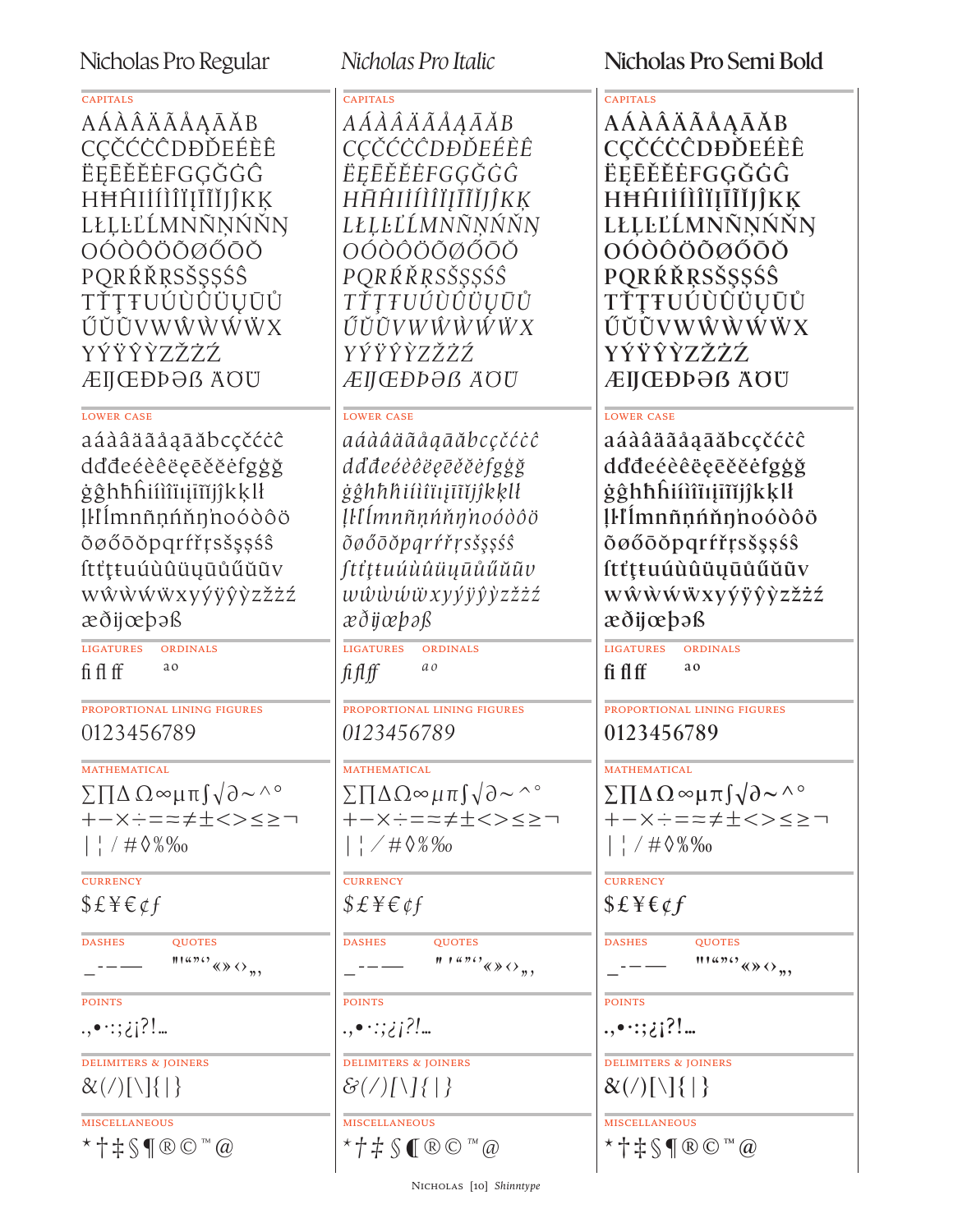| <b>Nicholas Pro Bold</b>                                                                                                                                  | <b>Nicholas Pro Extra Bold</b>                                                                                                                                                    |  |
|-----------------------------------------------------------------------------------------------------------------------------------------------------------|-----------------------------------------------------------------------------------------------------------------------------------------------------------------------------------|--|
| <b>CAPITALS</b>                                                                                                                                           | <b>CAPITALS</b>                                                                                                                                                                   |  |
| AÁÀÂÄÃÅĄĀĂB                                                                                                                                               | AÁÀÂÄÃÅĄĀĀB                                                                                                                                                                       |  |
| CÇČĆĊĈDĐĎEÉÈÊ                                                                                                                                             | CÇČĆĊĈDĐĎEÉÈÊ                                                                                                                                                                     |  |
| <b>ËEĒĔĔĖFGĢĞĠĜ</b>                                                                                                                                       | <b>ËEĒĔĔĖFGĢĞĠĜ</b>                                                                                                                                                               |  |
| HĦĤIİÍÌĨĬJĨĬJĴKĶ                                                                                                                                          | HĦĤIİÍÌÎÏĮĪĬJĴKĶ                                                                                                                                                                  |  |
| LŁĻĿĽĹMNÑŅŃŇN                                                                                                                                             | LŁĻĿĽĹMNÑŅŃŇN                                                                                                                                                                     |  |
| OÓÒÔÖÕØŐŌŎ                                                                                                                                                | <b>OÓÒÔÖÕØŐŌŎ</b>                                                                                                                                                                 |  |
| PQRŔŘŖSŠŞŞŚŜ                                                                                                                                              | PQRŔŘŖSŠŞSŚŜ                                                                                                                                                                      |  |
| TŤŢŦUÚÙÛÜŲŪŮ                                                                                                                                              | TŤŢŦUÚÙÛÜŲŪŮ                                                                                                                                                                      |  |
| ŰŬŨVWŴŴŴŴX                                                                                                                                                | ŰŬŨVWŴŴŴŴX                                                                                                                                                                        |  |
| YÝŸŶŶZŽŻŹ                                                                                                                                                 | YÝŸŶŶZŽŽŹ                                                                                                                                                                         |  |
| <b>ÆIJŒÐÞƏß AOU</b>                                                                                                                                       | <b>ÆIJŒÐÞƏß AOU</b>                                                                                                                                                               |  |
| <b>LOWER CASE</b>                                                                                                                                         | <b>LOWER CASE</b>                                                                                                                                                                 |  |
| aáàâäãåąāăbcçčćċĉ                                                                                                                                         | aáàâäãåąāăbcçčćċĉ                                                                                                                                                                 |  |
| dďđeéèêëçēěěéfgġğ                                                                                                                                         | dďdeéèêëçēěěéfgġğ                                                                                                                                                                 |  |
| ġĝhħĥiíìîïıjīĭĭjĵkķlł                                                                                                                                     | ġĝhħĥiíìîïıjīĭĭjĵkķlł                                                                                                                                                             |  |
| Įŀľĺmnñņńňŋ'noóòôö                                                                                                                                        | Įŀľĺmnñņńňŋnoóòôö                                                                                                                                                                 |  |
| õøőōŏpqrŕřŗsšşşśŝ                                                                                                                                         | õøőōŏpqrŕřŗsšşşśŝ                                                                                                                                                                 |  |
| ftťttuúùûüyūůűŭũv                                                                                                                                         | ftťțtuúùûüyūůűŭŭv                                                                                                                                                                 |  |
| wŵŵŵŵxyýÿŷỳzžżź                                                                                                                                           | wŵŵŵŵxyýÿŷỳzžżź                                                                                                                                                                   |  |
| æðijæþəß                                                                                                                                                  | æðijæþəß                                                                                                                                                                          |  |
| <b>LIGATURES</b>                                                                                                                                          | <b>LIGATURES</b>                                                                                                                                                                  |  |
| <b>ORDINALS</b>                                                                                                                                           | <b>ORDINALS</b>                                                                                                                                                                   |  |
| a o                                                                                                                                                       | a o                                                                                                                                                                               |  |
| fi fl ff                                                                                                                                                  | fi fl ff                                                                                                                                                                          |  |
| PROPORTIONAL LINING FIGURES                                                                                                                               | PROPORTIONAL LINING FIGURES                                                                                                                                                       |  |
| 0123456789                                                                                                                                                | 0123456789                                                                                                                                                                        |  |
| <b>MATHEMATICAL</b><br>$\sum \prod \Delta \Omega \approx \mu \pi \int \sqrt{\partial} \sim \Delta$ °<br>+-x÷=≈≠±<>≤≥¬<br>$\frac{1}{2}$ / # $\lozenge$ % ‰ | <b>MATHEMATICAL</b><br>$\Sigma \Pi \Delta \Omega \approx \mu \pi / \sqrt{\partial} \sim \Delta$ °<br>+ - x ÷ = =≠±<> < ≥ ¬<br>$\frac{1}{2}$ / # $\lozenge$ % ‰<br><b>CURRENCY</b> |  |
| <b>CURRENCY</b><br>$$$ £¥€¢f                                                                                                                              | $$$ £¥€¢f                                                                                                                                                                         |  |
| <b>DASHES</b>                                                                                                                                             | <b>DASHES</b>                                                                                                                                                                     |  |
| <b>QUOTES</b>                                                                                                                                             | <b>QUOTES</b>                                                                                                                                                                     |  |
| $\frac{\text{max}}{\text{max}}$                                                                                                                           | $\frac{m(\omega, \omega)}{m(\omega, \omega)}$                                                                                                                                     |  |
| <b>POINTS</b>                                                                                                                                             | <b>POINTS</b>                                                                                                                                                                     |  |
| $, \bullet \cdot :; \in \{? \}$                                                                                                                           | .,•·:;¿¡?!                                                                                                                                                                        |  |
| <b>DELIMITERS &amp; JOINERS</b>                                                                                                                           | <b>DELIMITERS &amp; JOINERS</b>                                                                                                                                                   |  |
| $\mathcal{X}(I) \setminus \{ \cdot \}$                                                                                                                    | $\mathcal{R}(X) \cap \{ \} \}$                                                                                                                                                    |  |
| <b>MISCELLANEOUS</b><br>$*$ † $\sharp$ s¶<br>$^{\circ}$ $^{\circ}$ TM $\omega$                                                                            | <b>MISCELLANEOUS</b><br>*†‡§¶®©™@                                                                                                                                                 |  |

Nicholas [10] *Shinntype* Nicholas [11] *Shinntype*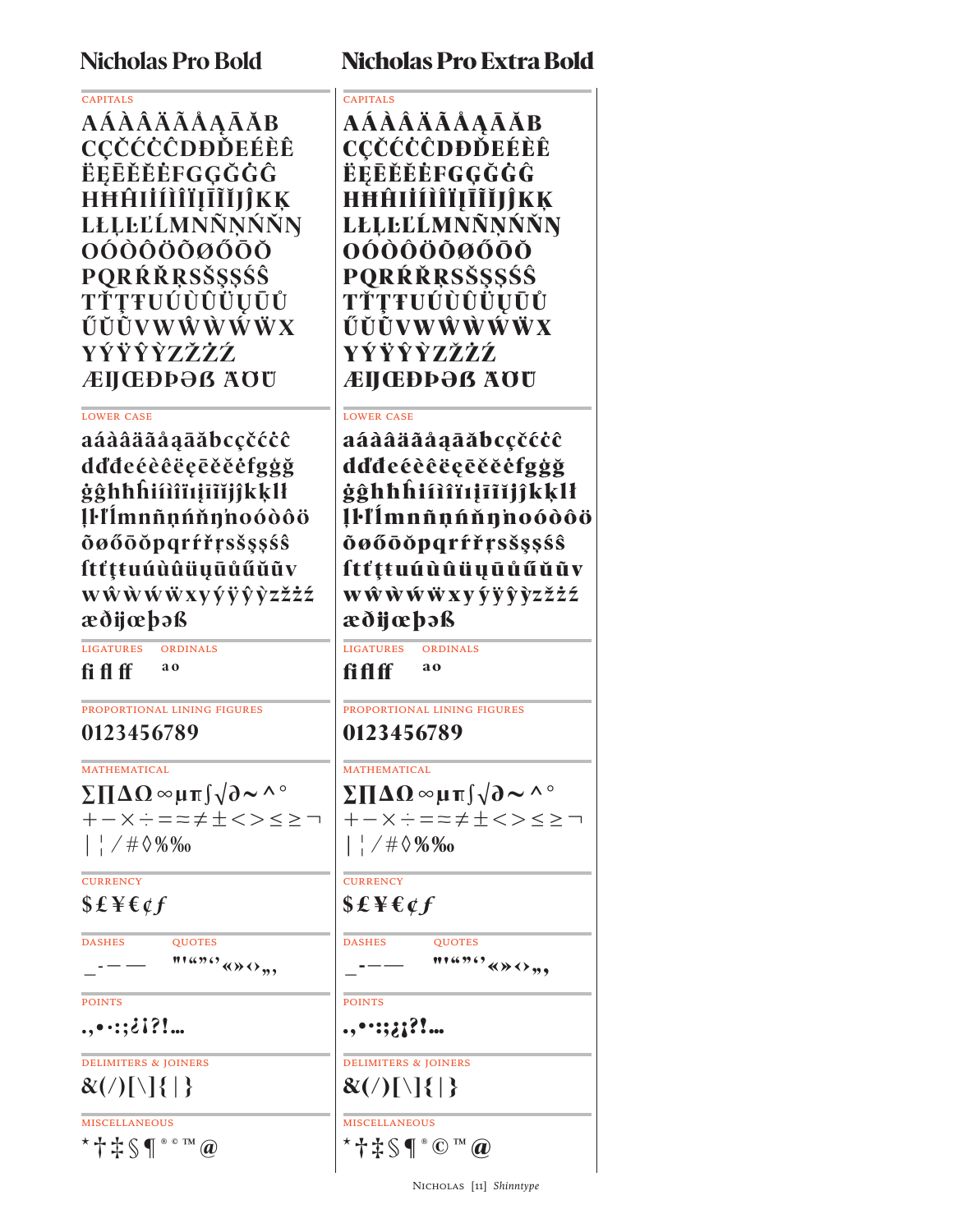72pt./-10 tracking

72pt./+0

## YPOGRAPHY RESPECTS Good typography respects the text, OD TYPOGRAPHY RESPECTS Good typography respects the text, TYPOGRAPHY RESPECTS Good typography respects the text, Good Typography 36pt./-10 tracking 36pt./+0 36pt./+10 36pt./+25 72pt./+10

Good Typography

Good Typography

# OOD TYPOGRAPHY RESPECTS Good typography respects the text,

#### $10$ pt./ $+0$  tracking

GOOD TYPOGRAPHY RESPECTS THE TEXT, making it inviting, easy, and a pleasure to read, while also serving to clarify, organize and colour its meaning. This applies equally to a product price in an advertisement as to a paragraph in a novel.  $10pt. / +10$ 

GOOD TYPOGRAPHY RESPECTS THE TEXT, making it inviting, easy, and a pleasure to read, while also serving to clarify, organize and colour its meaning. This applies equally to a product price in an advertisement as to a paragraph in a novel.

### 10pt./+25

GOOD TYPOGRAPHY RESPECTS THE TEXT, making it inviting, easy, and a pleasure to read, while also serving to clarify, organize and colour its meaning. This applies equally to a product price in an advertisement as to a paragraph in a novel.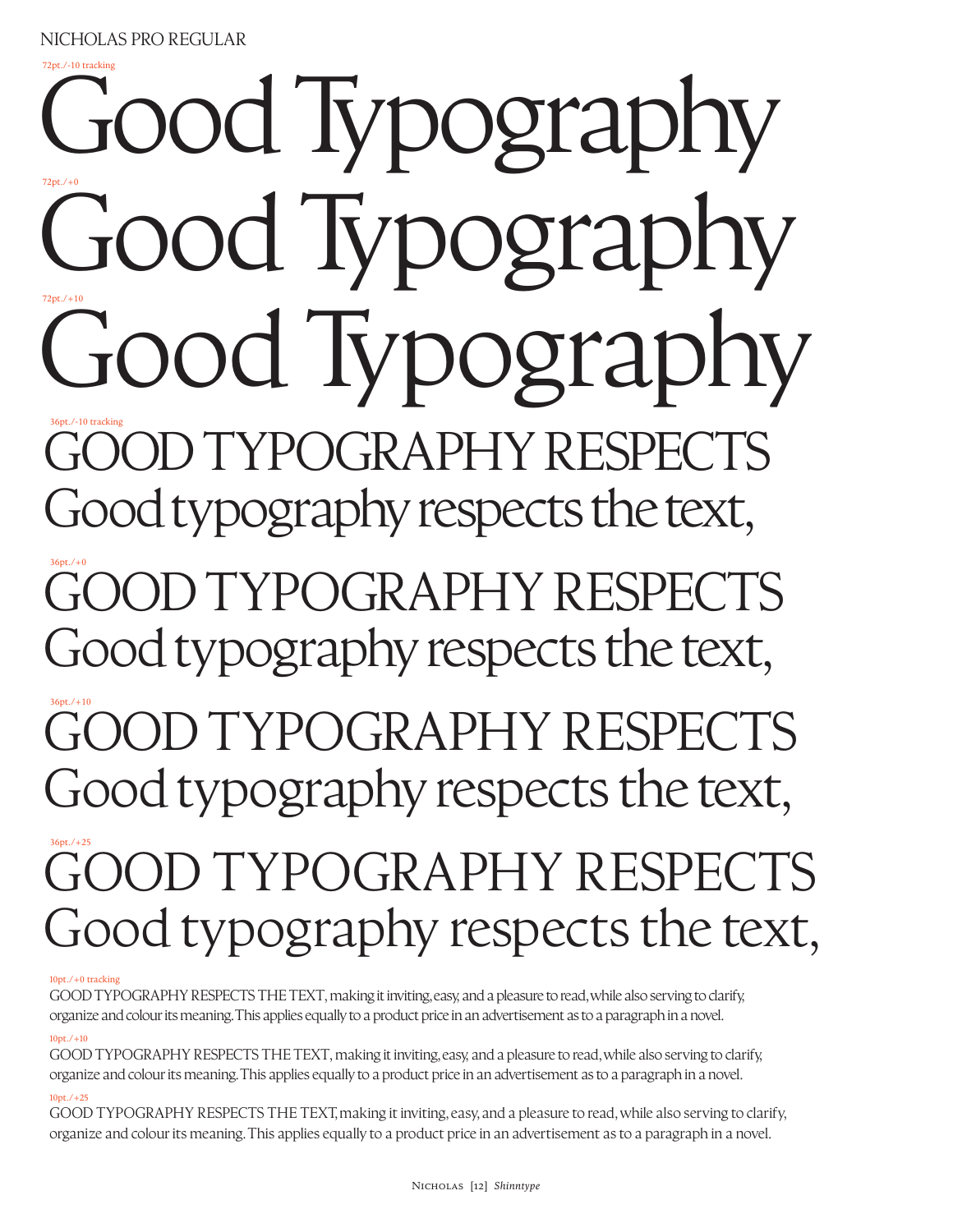## *Nicholas Pro italic*

72pt./-10 tracking

# *Good Typography Good Typography Good Typography* 36pt./-10 tracking 72pt./+0 72pt./+10

*Goodtypography respects Good typography respects the text,*

*Good typography respects Good typography respects the text,* 36pt./+0

*Good typography respEcts Good typography respects the text,* 36pt./+10

## *Good typography respects Good typography respects the text,* 36pt./+25

#### 10pt./+0 tracking

*Good typography respects the text, making it inviting, easy, and a pleasure to read, while also serving to clarify, organize and colour its meaning. This applies equally to a product price in an advertisement as to a paragraph in a novel.* 

#### $10pt. / +10$

*Good typography respects the text, making it inviting, easy, and a pleasure to read, while also serving to clarify, organize and colour its meaning. This applies equally to a product price in an advertisement as to a paragraph in a novel.* 

#### 10pt./+25

*Good typography respects the text, making it inviting, easy, and a pleasure to read, while also serving to clarify, organize and colour its meaning. This applies equally to a product price in an advertisement as to a paragraph in a novel.*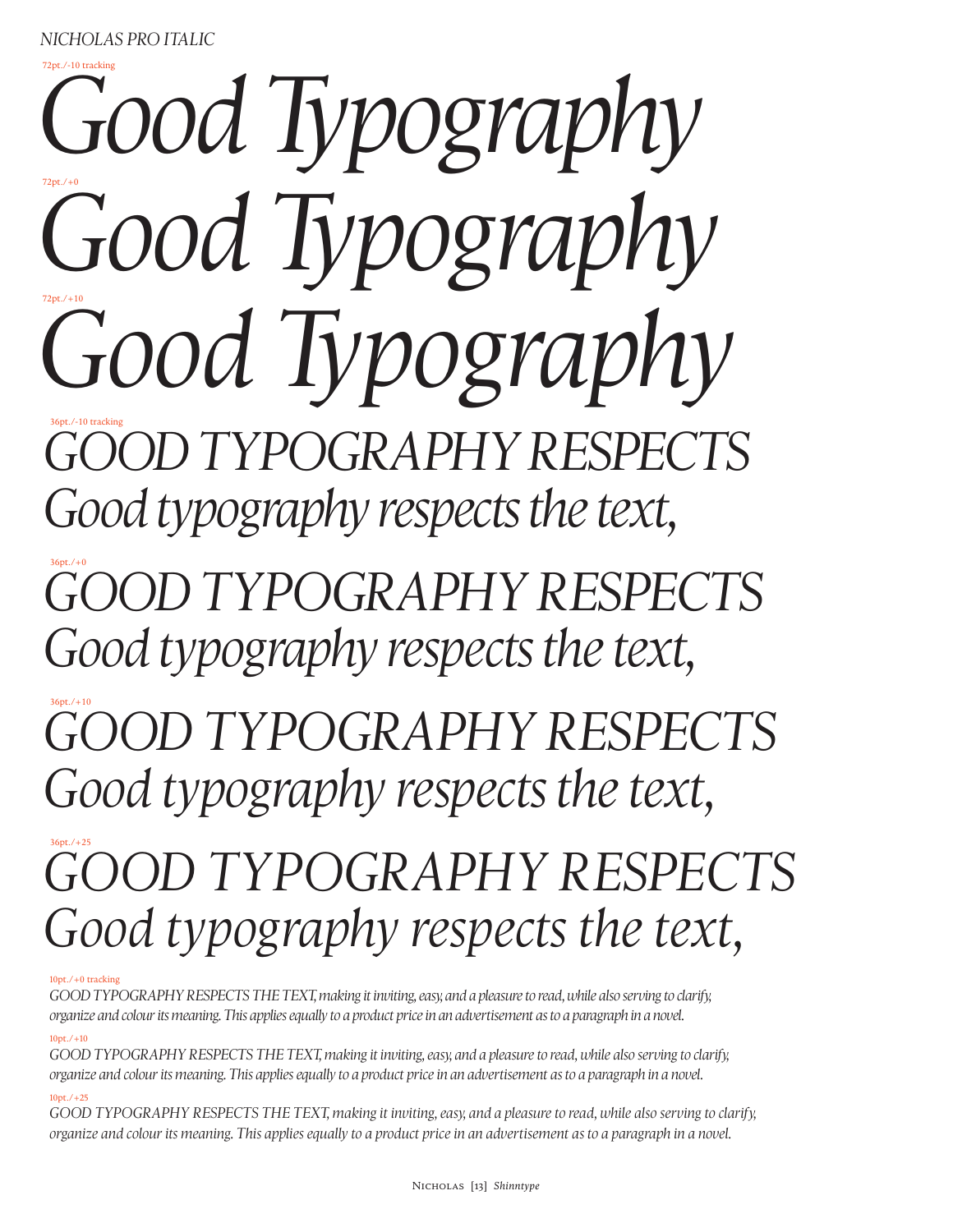72pt./-10 tracking

**Good typography respects Good typography respects the text, Good Typography Good Typography Good Typography** 36pt./-10 tracking 72pt./+0 72pt./+10

**Good typography respects Good typography respects the text,**  36pt./+0 36pt./+10

**Good typography respEcts Good typography respects the text,**

# $GOOD$  TYPOGRAPHY RESPEC **Good typography respects the text,**

#### 10pt./+0 tracking

**Good typography respects the text, making it inviting, easy, and a pleasure to read, while also serving to clarify, organize and colour its meaning. This applies equally to a product price in an advertisement as to a paragraph in a novel.**   $10pt. / +10$ 

**Good typography respects the text, making it inviting, easy, and a pleasure to read, while also serving to clarify, organize and colour its meaning. This applies equally to a product price in an advertisement as to a paragraph in a novel.** 

#### 10pt./+25

**Good typography respects the text, making it inviting, easy, and a pleasure to read, while also serving to clarify, organize and colour its meaning. This applies equally to a product price in an advertisement as to a paragraph in a novel.**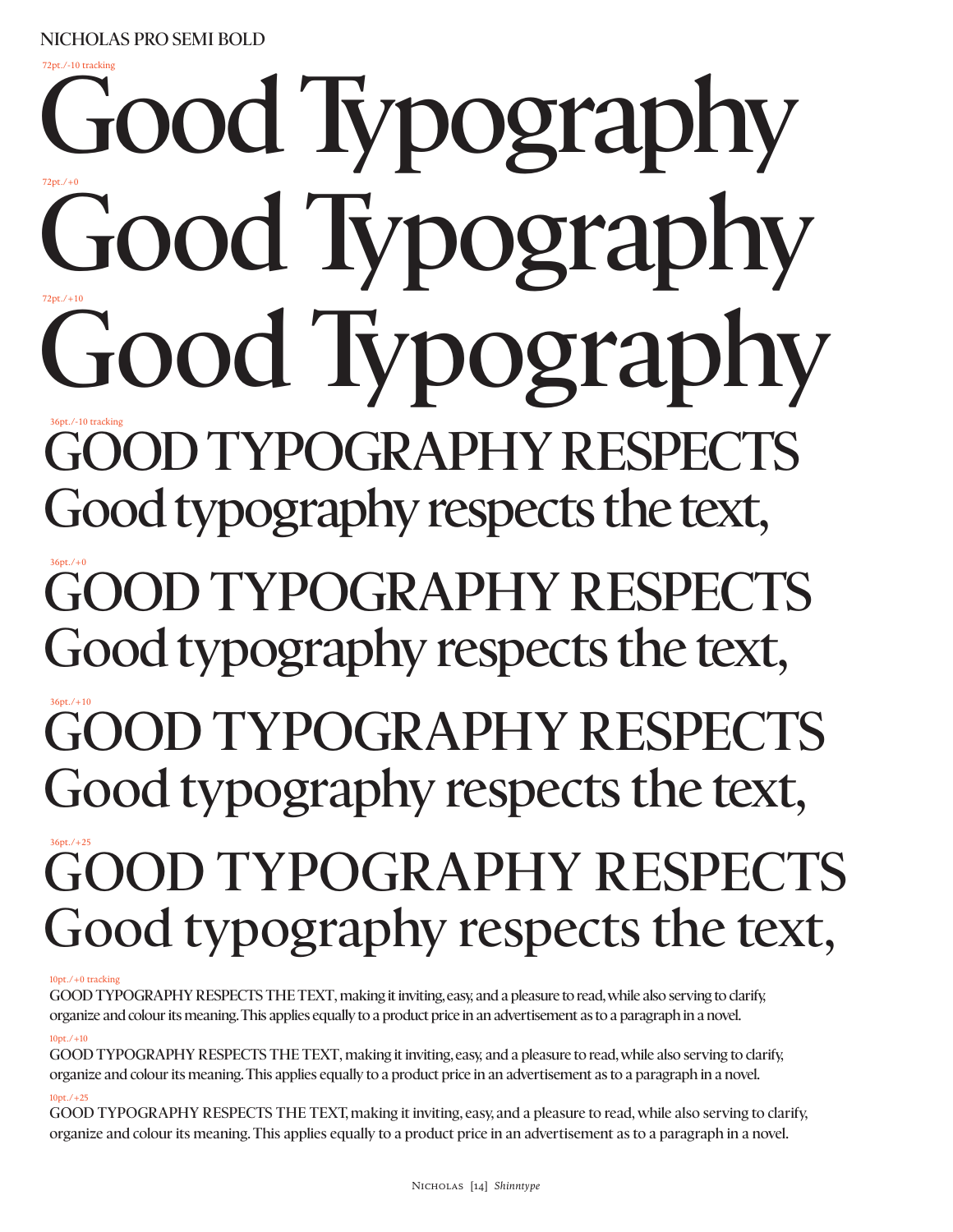## **Good typography respects Good typography respects the text, Good typography respects Good typography respects the text,** GOOD TYPOGRAPHY RES **Good typography respects the text, Good Typography Good Typography** Good Typography 36pt./-10 tracking 36pt./+0 72pt./-10 tracking 72pt./+0

# GOOD TYPOGRAPHY RESPECTED TYPOGRAPHY **Good typography respects the text,**

#### 10pt./+0 tracking

**Nicholas Pro bold**

**Good typography respects the text,making it inviting, easy, and a pleasure to read, while also serving to clarify, organize and colour its meaning. This applies equally to a product price in an advertisement as to a paragraph in a novel.**  $10pt.$ /+10

**Good typography respects the text, making it inviting, easy, and a pleasure to read, while also serving to clarify, organize and colour its meaning. This applies equally to a product price in an advertisement as to a paragraph in a novel.**

#### 10pt./+25

**Good typography respects the text, making it inviting, easy, and a pleasure to read, while also serving to clarify, organize and colour its meaning. This applies equally to a product price in an advertisement as to a paragraph in a novel.**